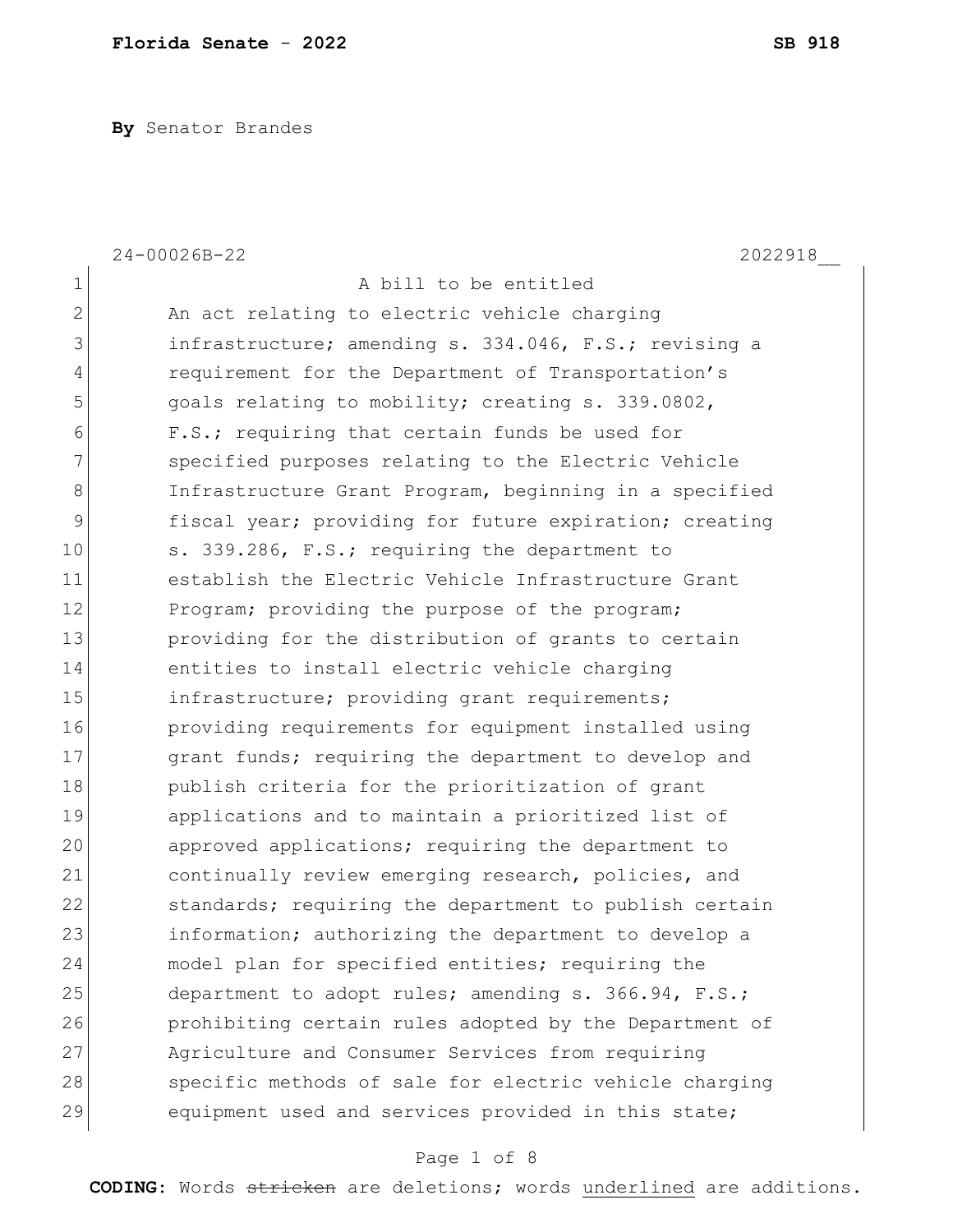24-00026B-22 2022918\_\_ revising persons who may charge a certain civil **penalty;** requiring the Department of Transportation to seek programmatic federal approval for the issuance of permits and for the accommodation as a utility of the installation of electric vehicle charging stations in highway rights-of-way; requiring the department to conduct a certain review and, if it makes a certain determination, to provide legislative recommendations 38 to the Legislature; requiring the department to immediately begin necessary revisions to its rules and 40 policies in accordance with enacted legislation; requiring the department to submit a certain program 42 for federal approval by a specified date; specifying a requirement for the request relating to electric vehicle charging station fees; providing effective dates. 47 Be It Enacted by the Legislature of the State of Florida: Section 1. Paragraph (c) of subsection (4) of section 50 334.046, Florida Statutes, is amended to read: 334.046 Department mission, goals, and objectives.— (4) At a minimum, the department's goals shall address the 53 following prevailing principles. (c) *Mobility.*—Ensuring a cost-effective, statewide, 55 interconnected transportation system. Improvement of travel choices to ensure mobility includes planning and establishment 57 of infrastructure for innovative technologies, including 58 electric vehicle charging infrastructure.

### Page 2 of 8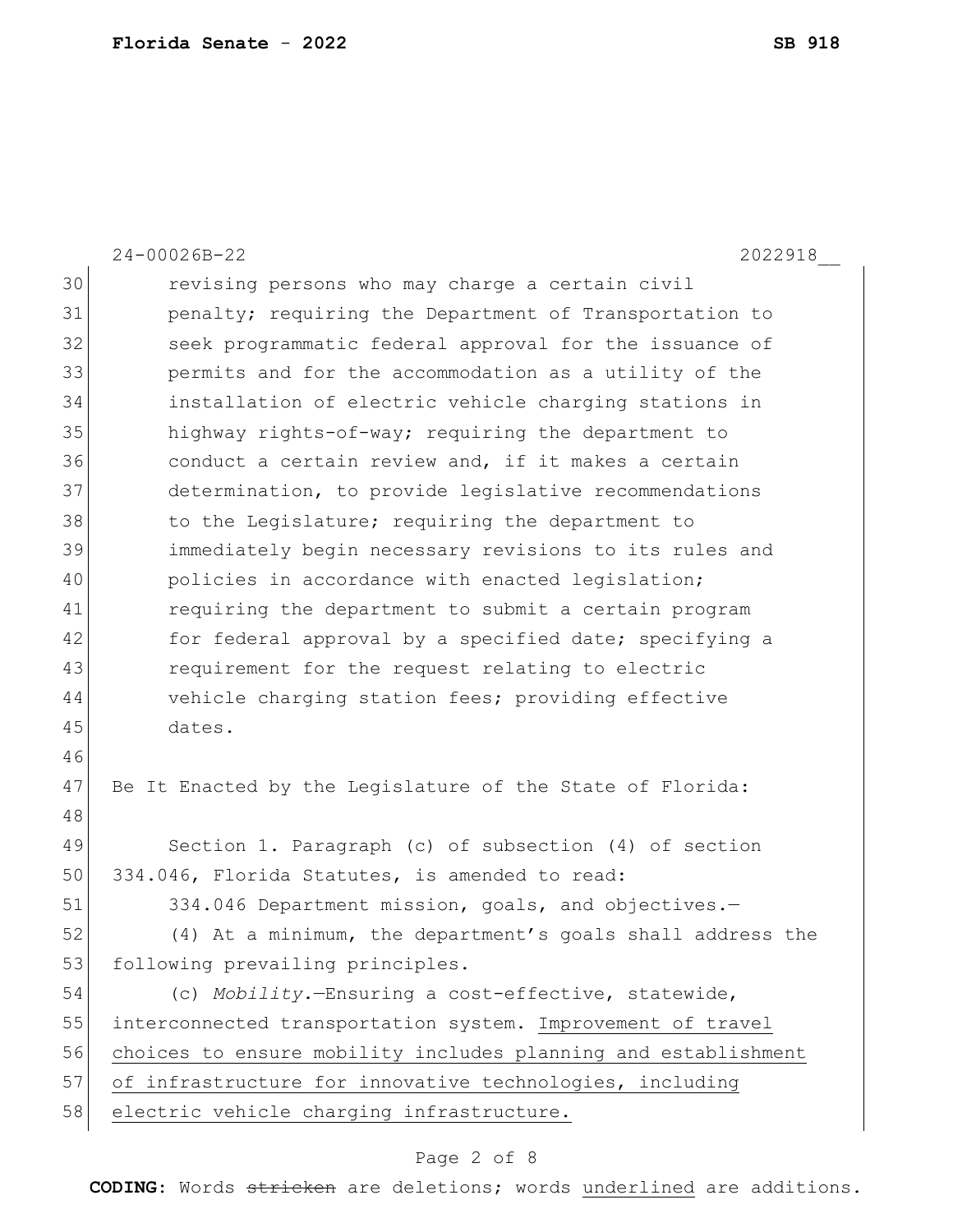|    | $24 - 00026B - 22$<br>2022918                                       |
|----|---------------------------------------------------------------------|
| 59 | Section 2. Effective upon the same date that SB or                  |
| 60 | similar legislation takes effect, only if such legislation is       |
| 61 | adopted in the same legislative session or an extension thereof     |
| 62 | and becomes a law, section 339.0802, Florida Statutes, is           |
| 63 | created to read:                                                    |
| 64 | 339.0802 Allocation of increased license tax revenues from          |
| 65 | licensure of electric and hybrid vehicles.-Funds that result        |
| 66 | from increased revenues to the State Transportation Trust Fund      |
| 67 | derived under $s. 320.08001(2)$ and $(3)$ must be used as set forth |
| 68 | in this section, notwithstanding any other law. Beginning in        |
| 69 | fiscal year 2024-2025, all increased revenues must be used to       |
| 70 | fund the Electric Vehicle Infrastructure Grant Program created      |
| 71 | by s. 339.286. This section expires on December 31, 2031.           |
| 72 | Section 3. Section 339.286, Florida Statutes, is created to         |
| 73 | read:                                                               |
| 74 | 339.286 Electric Vehicle Infrastructure Grant Program.-             |
| 75 | (1) The department shall establish the Electric Vehicle             |
| 76 | Infrastructure Grant Program. The purpose of the program is to      |
| 77 | provide financial assistance to encourage the installation of       |
| 78 | electric vehicle charging infrastructure.                           |
| 79 | (2) State agencies, public universities, public transit             |
| 80 | agencies, ports, airports, and local governments, including         |
| 81 | local housing authorities and libraries, may apply to the           |
| 82 | department for grants for the purpose of installing publicly        |
| 83 | available electric vehicle charging infrastructure on public or     |
| 84 | private property.                                                   |
| 85 | A grant may be awarded for:<br>(3)                                  |
| 86 | Technical assistance for the development and adoption<br>(a)        |
| 87 | $\circ f$ :                                                         |

# Page 3 of 8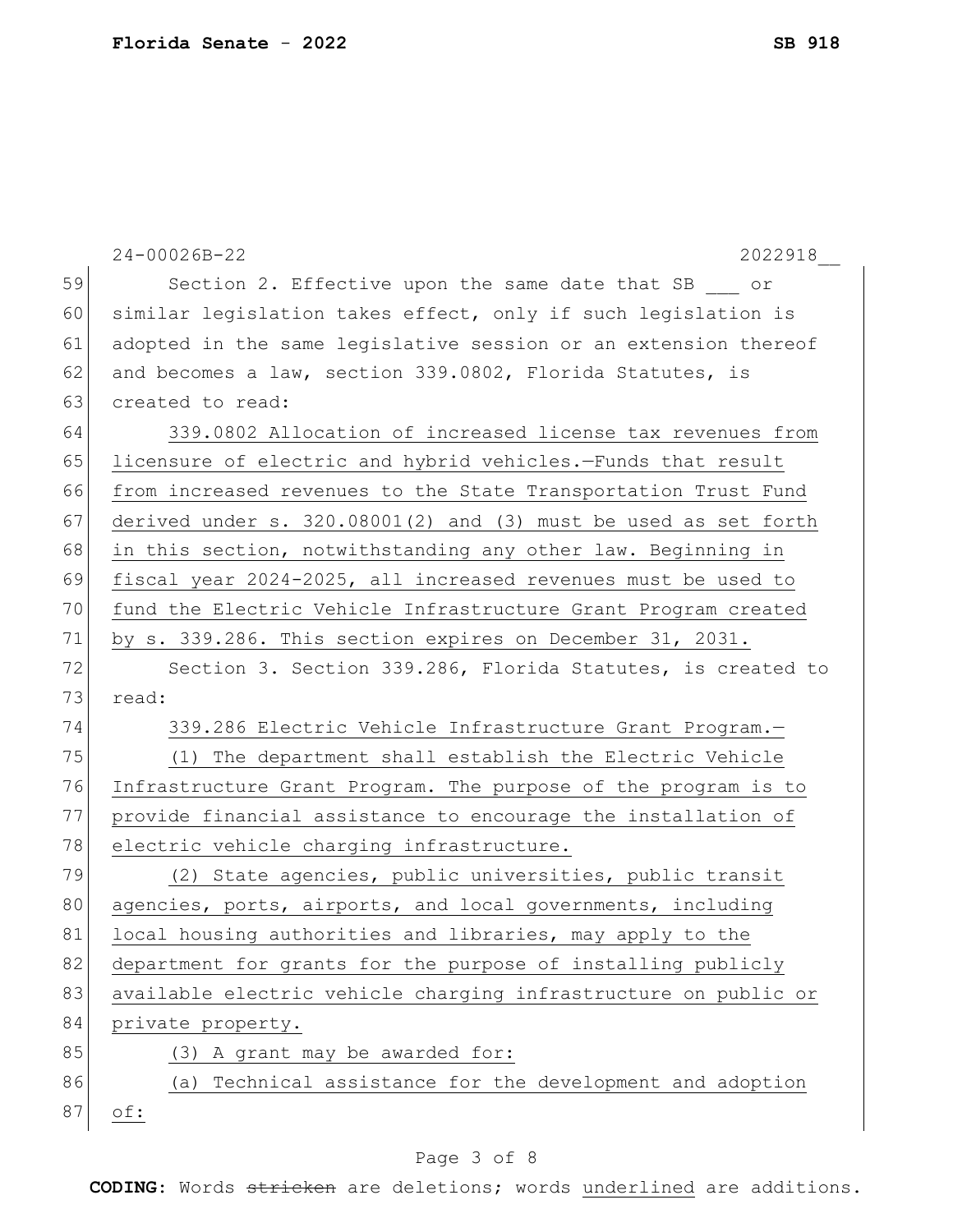|     | 24-00026B-22<br>2022918                                          |
|-----|------------------------------------------------------------------|
| 88  | 1. A local or regional plan that establishes an electric         |
| 89  | vehicle charging infrastructure;                                 |
| 90  | 2. Any action plans necessary to address any infrastructure      |
| 91  | gaps; and                                                        |
| 92  | 3. Steps necessary to complete the infrastructure plan.          |
| 93  |                                                                  |
| 94  | A plan must address actions to deploy the necessary              |
| 95  | infrastructure in high-density housing areas and low-income to   |
| 96  | moderate-income areas.                                           |
| 97  | (b) Assistance with the purchase of related equipment and        |
| 98  | the costs of installation of that equipment to provide electric  |
| 99  | vehicle charging. Such equipment must be capable of collecting   |
| 100 | and reporting data, use standard connectors, and be available to |
| 101 | the public.                                                      |
| 102 | (4) (a) An applicant may apply for a grant for both              |
| 103 | technical assistance and equipment purchase and installation. A  |
| 104 | grant for technical assistance requires a minimum match of funds |
| 105 | from the applicant of 30 percent of the grant award, but such    |
| 106 | match is not required for an applicant located in a fiscally     |
| 107 | constrained county as described in s. 218.67(1). A grant for     |
| 108 | equipment purchase and installation requires a minimum match of  |
| 109 | funds from the applicant in the amount of 60 percent of the      |
| 110 | total project cost for alternating-current, Level 2 charging     |
| 111 | infrastructure and 20 percent of the total project cost for      |
| 112 | direct-current, fast-charging infrastructure. The matching funds |
| 113 | must be from nonstate resources, but may include private funds   |
| 114 | provided through a partnership with a private entity or in-kind  |
| 115 | contributions, such as the donation of equipment, services, or   |
| 116 | land or use of land for establishment of the electric vehicle    |

# Page 4 of 8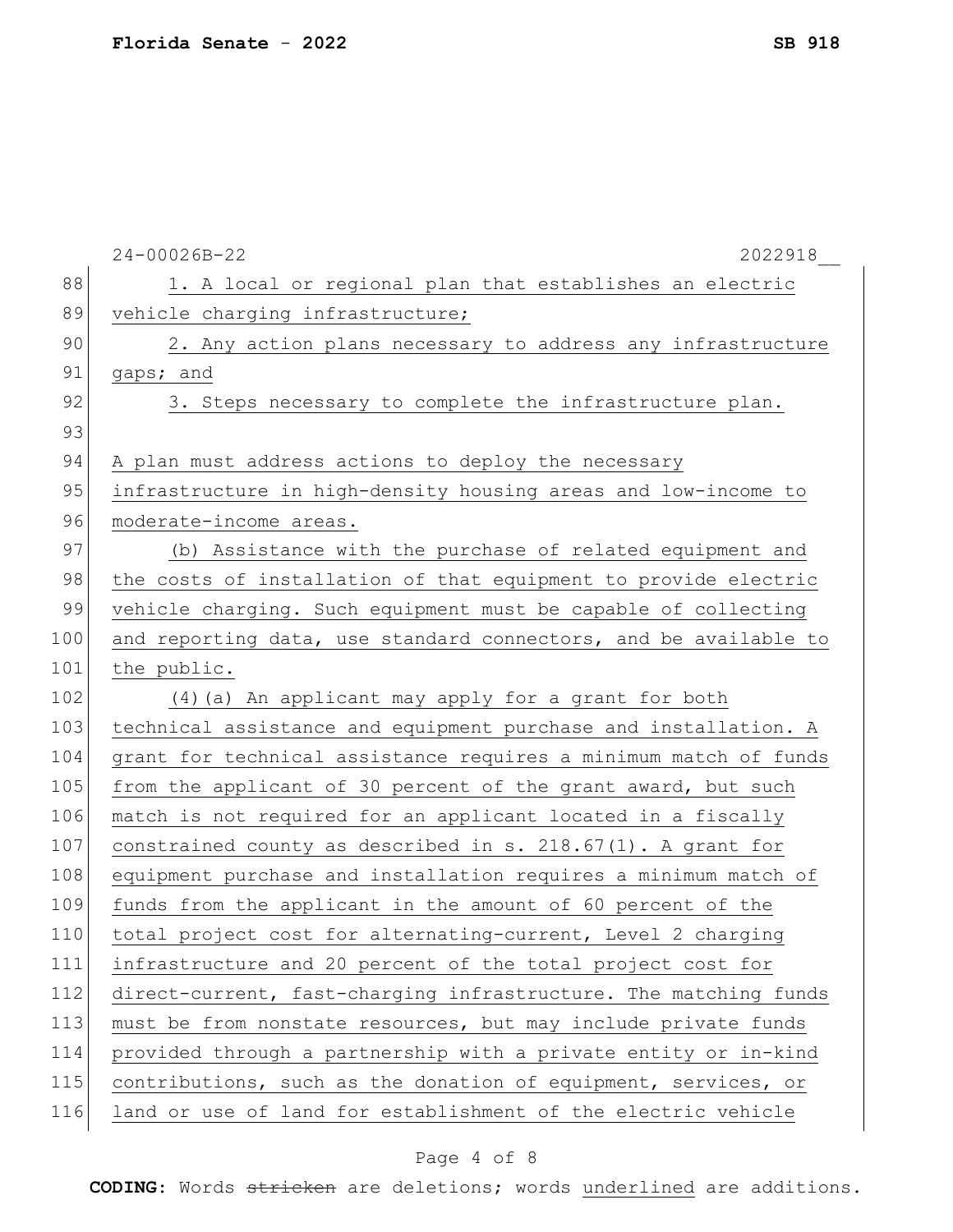|     | $24 - 00026B - 22$<br>2022918                                    |
|-----|------------------------------------------------------------------|
| 117 | charging infrastructure. Grant funds may not subsidize the cost  |
| 118 | for the use of electricity except at locations where a fee for   |
| 119 | such use is prohibited by law. Twenty percent of the funds       |
| 120 | available under the grant program must be reserved for           |
| 121 | applicants or projects in fiscally constrained counties as       |
| 122 | described in s. 218.67(1). An applicant may partner with a       |
| 123 | private sector entity to install electric vehicle charging       |
| 124 | infrastructure on private property in the same county or local   |
| 125 | jurisdiction as the applicant.                                   |
| 126 | (b) The department shall develop and publish criteria for        |
| 127 | prioritizing the grant applications and shall maintain a         |
| 128 | prioritized list of approved grant applications. The prioritized |
| 129 | list must include recommended funding levels for each            |
| 130 | application and, if staged implementation is appropriate, must   |
| 131 | provide funding requirements for each stage. Grants must be      |
| 132 | prioritized based on the extent to which the activities of the   |
| 133 | grant will encourage growth in the use of electric vehicles and  |
| 134 | increase the availability of charging locations along evacuation |
| 135 | routes. A grant for equipment purchase and installation that     |
| 136 | will immediately and most effectively serve those who currently  |
| 137 | own or operate electric vehicles may receive priority.           |
| 138 | (5) The department shall continually review emerging             |
| 139 | research, policies, and standards related to electric vehicle    |
| 140 | charging infrastructure and innovations in the use of electric   |
| 141 | vehicles. Using such information, the department shall publish   |
| 142 | best practices for the establishment of electric vehicle         |
| 143 | charging infrastructure, model infrastructure plan development   |
| 144 | and components, and other significant information for the        |
| 145 | implementation and use of electric vehicle charging              |

# Page 5 of 8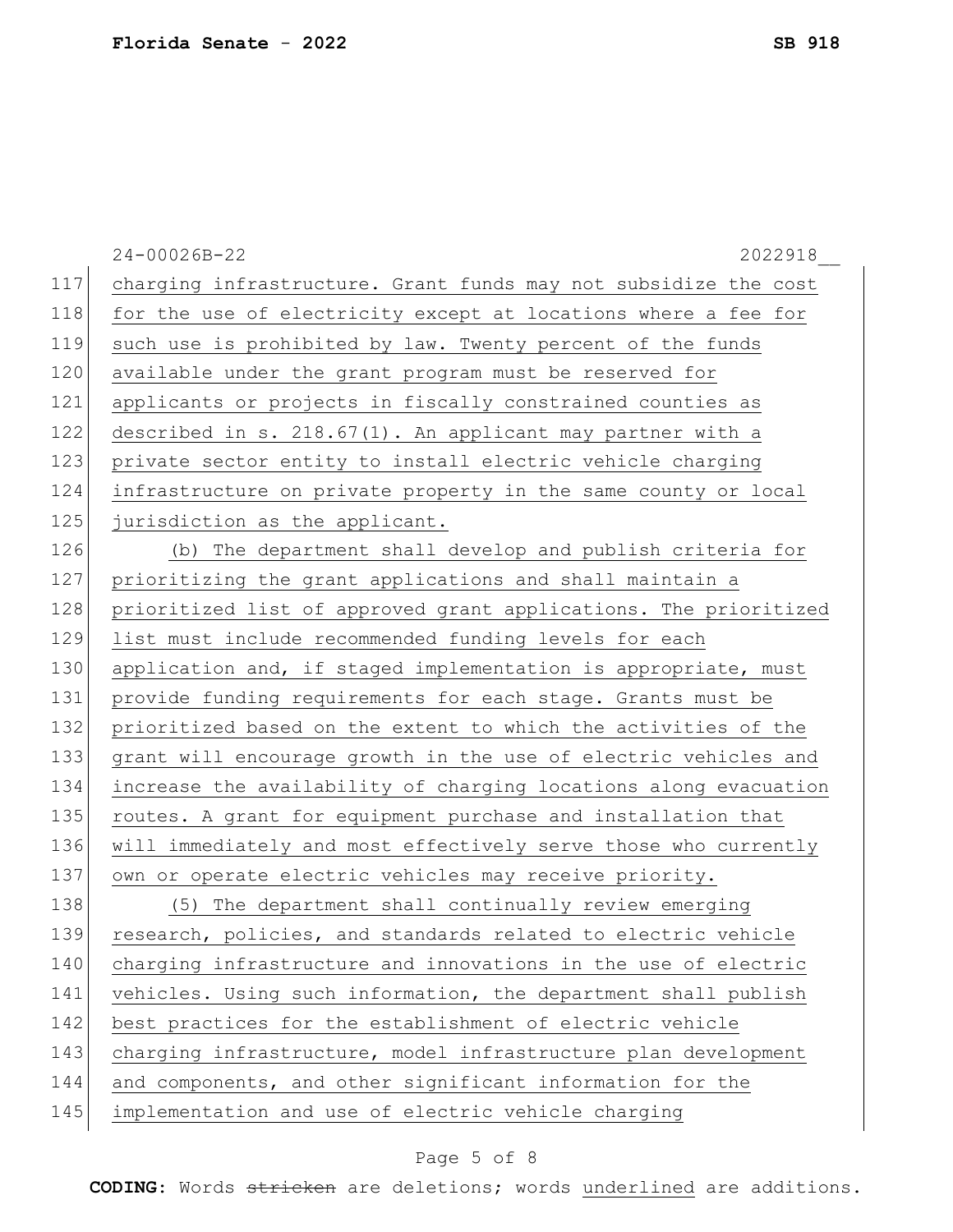|     | 24-00026B-22<br>2022918                                          |
|-----|------------------------------------------------------------------|
| 146 | infrastructure. The department may develop a model plan that     |
| 147 | state agencies, public universities, public transit agencies,    |
| 148 | ports, airports, and local governments may use as a guide to     |
| 149 | establish an electric vehicle charging infrastructure plan.      |
| 150 | (6) The department shall adopt rules to administer this          |
| 151 | section.                                                         |
| 152 | Section 4. Section 366.94, Florida Statutes, is amended to       |
| 153 | read:                                                            |
| 154 | 366.94 Electric vehicle charging stations.-                      |
| 155 | (1) The provision of electric vehicle charging to the            |
| 156 | public by a nonutility is not the retail sale of electricity for |
| 157 | the purposes of this chapter. The rates, terms, and conditions   |
| 158 | of electric vehicle charging services by a nonutility are not    |
| 159 | subject to regulation under this chapter. This section does not  |
| 160 | affect the ability of individuals, businesses, or governmental   |
| 161 | entities to acquire, install, or use an electric vehicle charger |
| 162 | for their own vehicles.                                          |
| 163 | (2) The Department of Agriculture and Consumer Services          |
| 164 | shall adopt rules to provide definitions, methods of sale,       |
| 165 | labeling requirements, and price-posting requirements for        |
| 166 | electric vehicle charging stations to allow for consistency for  |
| 167 | consumers and the industry. Rules implemented under this         |
| 168 | subsection may not require specific methods of sale for electric |
| 169 | vehicle charging equipment used in, and electric vehicle         |
| 170 | charging services provided in, this state.                       |
| 171 | (3) (a) It is unlawful for a person to stop, stand, or park      |
| 172 | a vehicle that is not capable of using an electrical recharging  |
| 173 | station within any parking space specifically designated for     |
| 174 | charging an electric vehicle.                                    |

### Page 6 of 8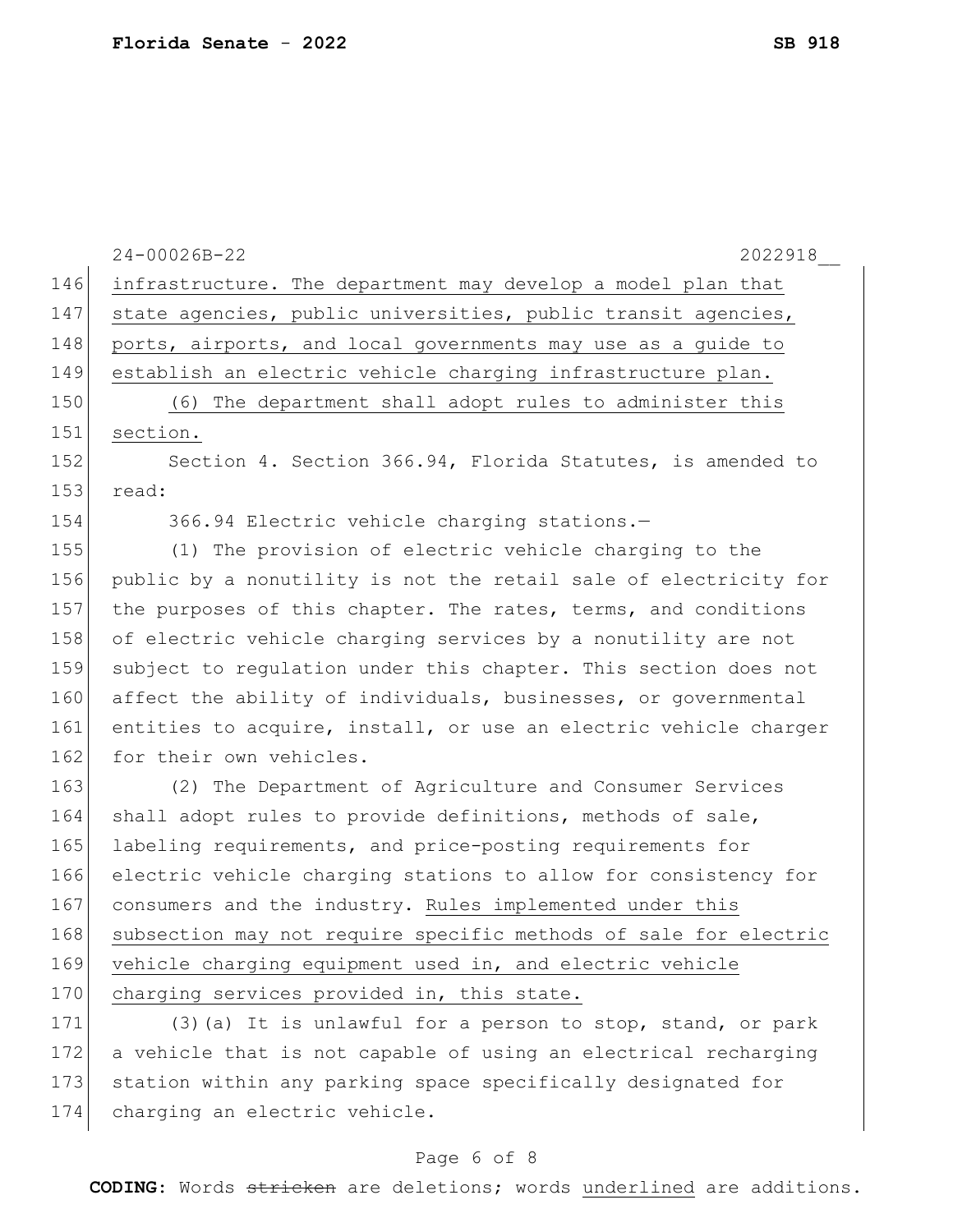|     | $24 - 00026B - 22$<br>2022918                                    |
|-----|------------------------------------------------------------------|
| 175 | (b) If a law enforcement officer or parking enforcement          |
| 176 | specialist finds a motor vehicle in violation of this            |
| 177 | subsection, the officer or specialist shall charge the operator  |
| 178 | or other person in charge of the vehicle in violation with a     |
| 179 | noncriminal traffic infraction, punishable as provided in s.     |
| 180 | 316.008(4) or s. 318.18.                                         |
| 181 | Section 5. Electric vehicle charging stations as a utility       |
| 182 | in highway rights-of-way; Department of Transportation to seek   |
| 183 | programmatic approval.-                                          |
| 184 | (1) In accordance with Federal Highway Administration            |
| 185 | guidance, "State DOTs Leveraging Alternative Uses of the Highway |
| 186 | Right-of-Way Guidance," the Department of Transportation shall   |
| 187 | begin coordination with the appropriate Federal Highway          |
| 188 | Administration Division Office to seek programmatic approval for |
| 189 | the issuance of Department of Transportation permits and any     |
| 190 | necessary related approvals to accommodate as a utility the      |
| 191 | installation of electric vehicle charging stations in the        |
| 192 | interstate and noninterstate highway rights-of-way in this       |
| 193 | state.                                                           |
| 194 | (2) The department shall review existing applicable state        |
| 195 | laws, rules, and policies and determine whether they are         |
| 196 | sufficiently broad under applicable federal law to accommodate   |
| 197 | electric vehicle charging stations in the highway rights-of-way  |
| 198 | as a utility, as provided in the federal guidance. If the        |
| 199 | department determines that state laws and rules are              |
| 200 | insufficient, the department must recommend for consideration by |
| 201 | the 2023 Legislature appropriate statutory revisions necessary   |
| 202 | to accommodate such stations as a utility. If enacted, the       |
| 203 | department must immediately begin any necessary revisions to its |
|     |                                                                  |

# Page 7 of 8